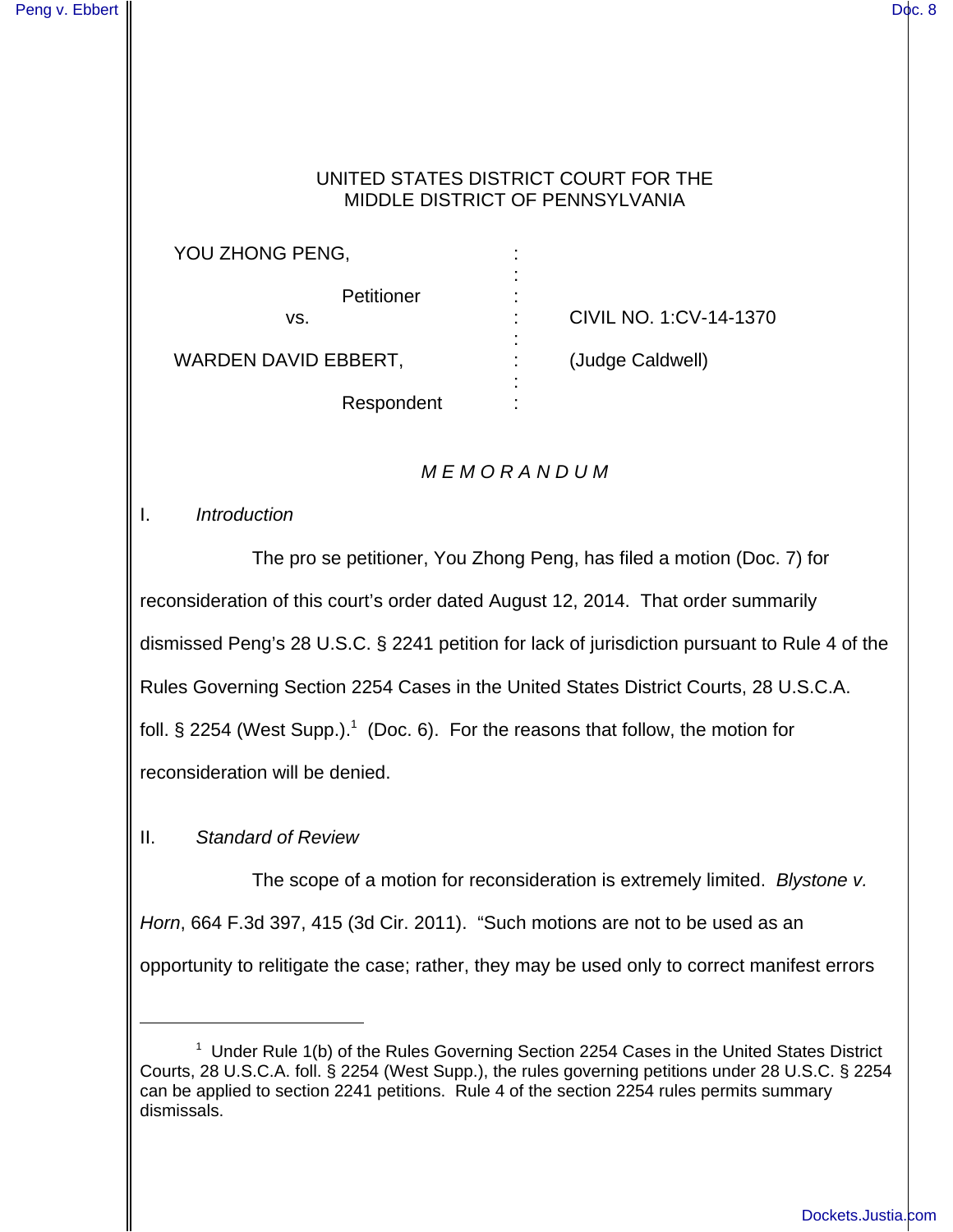of law or fact or to present newly discovered evidence." (Id.) (citing Howard Hess Dental Labs, Inc., v. Dentsply Int'l Inc., 602 F.3d 237, 251 (3d Cir. 2010)). Thus, a movant seeking reconsideration must show: (1) an intervening change in controlling law; (2) the availability of new evidence that was previously unavailable; or (3) the need to correct a clear error of law or fact or to prevent manifest injustice. Blystone, 664 F.3d at 415-16.

## III. Discussion

We dismissed the 2241 petition because Peng was challenging criminal convictions against him in the United States District Court for the Eastern District of New York, and he had failed to show that filing a motion under 28 U.S.C. § 2255 in the sentencing court was an inadequate or ineffective remedy for his challenge. See You Zhong Peng v. Ebbert, 2014 WL 3943725, at \*2 (M.D. Pa.).

In his motion for reconsideration, Peng does not seek reconsideration of the August 12 order. Instead, he requests that this court transfer his petition to the Eastern District of New York. We decline to do so for two reasons.

28 U.S.C. § 1404(a) governs the transfer of civil actions between federal district courts. Such a transfer is appropriate "[f]or the convenience of parties and witnesses, [and] in the interest of justice," to any district where the action may have properly been initiated. Id. Since habeas corpus petitions are civil actions, they can be transferred under § 1404. In re Nwanze, 242 F.3d 521, 526 n.2 (3d Cir.2001). However, as we noted in our memorandum of August 12, Peng had already filed a motion to vacate his sentence under 28 U.S.C. § 2255. 2014 WL 3943725, at \*1. Thus he must seek leave of the United States Court of Appeals for the Second Circuit if he wishes to file a second or